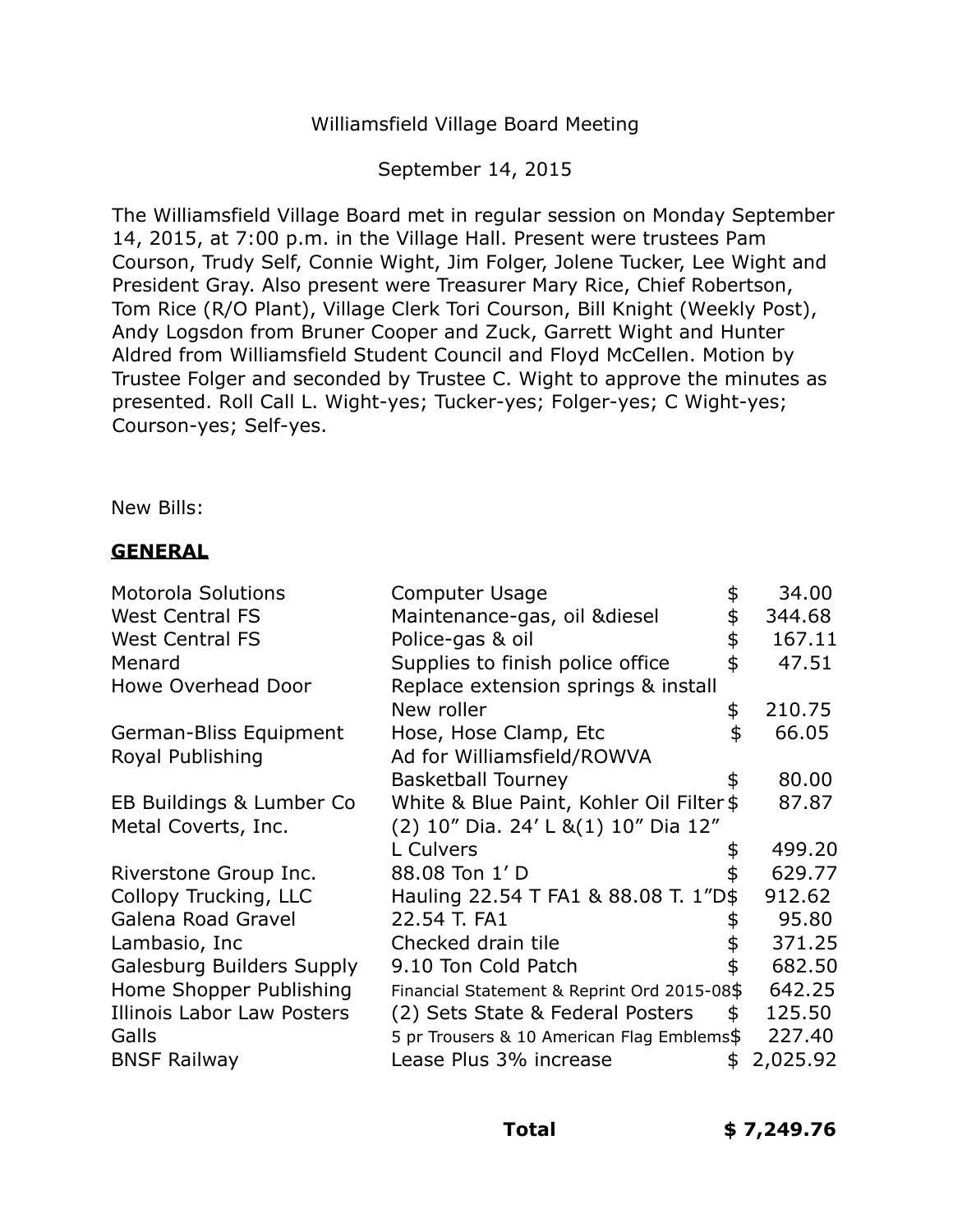### **OPERATION & MAINTENANCE - WATER WORKS**

| <b>PDC Laboratories</b>  | Testing 7/24/15, 8/3/15, 8/24/15             | S   | 240.00     |
|--------------------------|----------------------------------------------|-----|------------|
| <b>USA BlueBook</b>      | 2 Union Elbows 1/4 Tube X 1/4 Tube           |     | 100.94     |
| Hawkins, Inc             | Chemicals                                    | S   | 850.95     |
| Harn R/O Systems, Inc.   | Antiscalant                                  |     | \$2,252.25 |
| Oberlander Electric      | Replacement of R/O Drive                     |     | \$3,500.00 |
| <b>Water Products Co</b> | <b>Hydrants Parts</b>                        | \$. | 152.45     |
| Ladds Food Mart          | Supplies-soap, batteries, bathroom tissue \$ |     | 66.47      |

| <b>MOTOR FUEL TAX</b> |                            |     |            |
|-----------------------|----------------------------|-----|------------|
| RiverStone Group Inc  | 103.75 T CM16A for streets |     | \$1,213.87 |
| Collopy Trucking, LLC | Hauling 103.75 T CM16A     | \$. | 985.62     |

**Total** 

#### **Total Total \$ [2,199.49](https://2,199.49)**

**Total \$ [7,172.06](https://7,172.06)** 

#### **DOUBET-BENJAMIN PARK**

Spoon River Landscape, LLC Labor/trimming, Herbicide Application**\$ 250.00** 

 Motion by Trustee C. Wight and seconded by Trustee Self to approve the new bills. Roll Call. L. Wight-yes; Tucker-yes; Folger-yes; C Wight-yes; Courson-yes; Self-yes.

 Motion by Trustee Folger and seconded by Trustee Courson to approve the financial statement. Roll Call. L. Wight-yes; Tucker-yes; Folger-yes; C Wight-yes; Courson-yes; Self-yes.

 Public Comment: Garrett Wight and Hunter Aldred requested permission to have the Homecoming Parade go through town on route used in the past on October 17<sup>th</sup>. Request was granted.

 Pam Courson requested permission to have the "Life is Good in Billtown" 5k Race go through town which slows traffic down on streets that runners are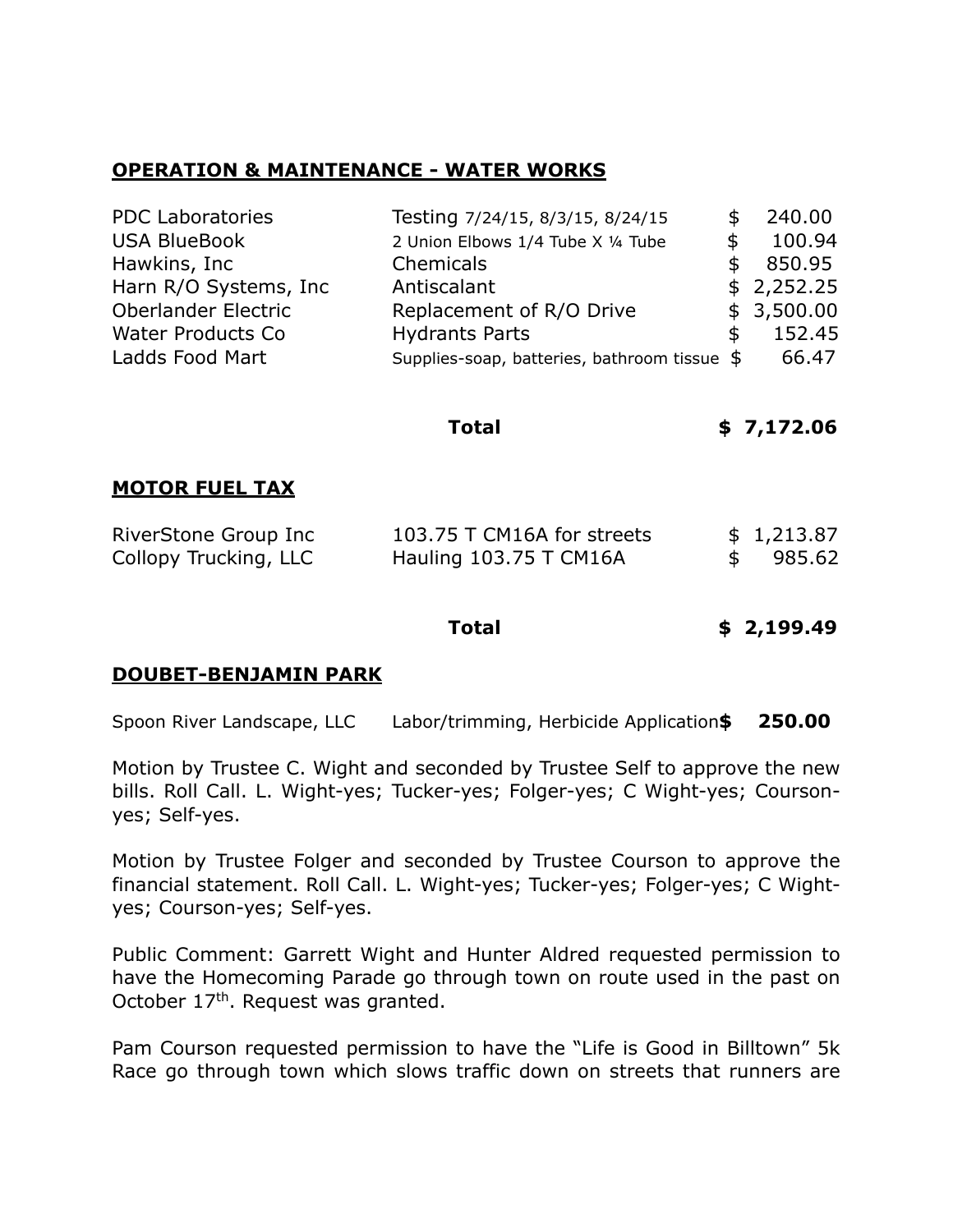on. A notice will be posted to make residents aware of the stops/delays in traffic on that day. Request was granted.

 Floyd McCellen inquired about a sidewalk getting put in at the new library for residents. There is a plan to put a sidewalk in that goes from the school, near the practice ball diamond that will lead to the library.

 Andy Logsdon from Bruner, Cooper and Zuck stated that after research, Oberlander found a smaller and cheaper generator for the R/O Building. It will be purchased through CAT with a 26% discount that will save the village around \$8,000. The purchase of the generator included: generator, enclosure, equipment, delivery, startup and training. A security gate to go around the generator was also purchased. The installation bids will start soon for the generator. President Gray requested that the bid for the installation include unloading the generator, which was not included of the purchase. Motion by Trustee Self and seconded by Trustee L. Wight to purchase the generator for \$[30,679.00.](https://30,679.00) Roll Call L. Wight-yes; Tucker-yes; Folger-yes; C Wight-yes; Courson-yes; Self-yes.

 Correspondence: The State is now withholding all Motor Fuel Tax and revenue from video gaming machines until a budget is passed.

 Maintenance Report: A new culvert was installed by Jim Mackie's house last week.

week.<br>Police Report: Police Deptarment patrolled Ag Days through the night Friday and Saturday night.

The following calls for service were handled by the Williamsfield Department:

| Neighbor Dispute       | Knox County handled |
|------------------------|---------------------|
| <b>Warranty Arrest</b> | Taken to KCJ        |

Citations Issued in Month of August:

| <b>Violations</b>          | <b>Citations</b> | <u>Warnings</u> |
|----------------------------|------------------|-----------------|
| Seatbelt violations        |                  |                 |
| <b>Speeding Violations</b> |                  |                 |
| <b>Driving Suspended</b>   |                  |                 |
| Disobeyed Stop Sign        |                  |                 |
| Other                      |                  |                 |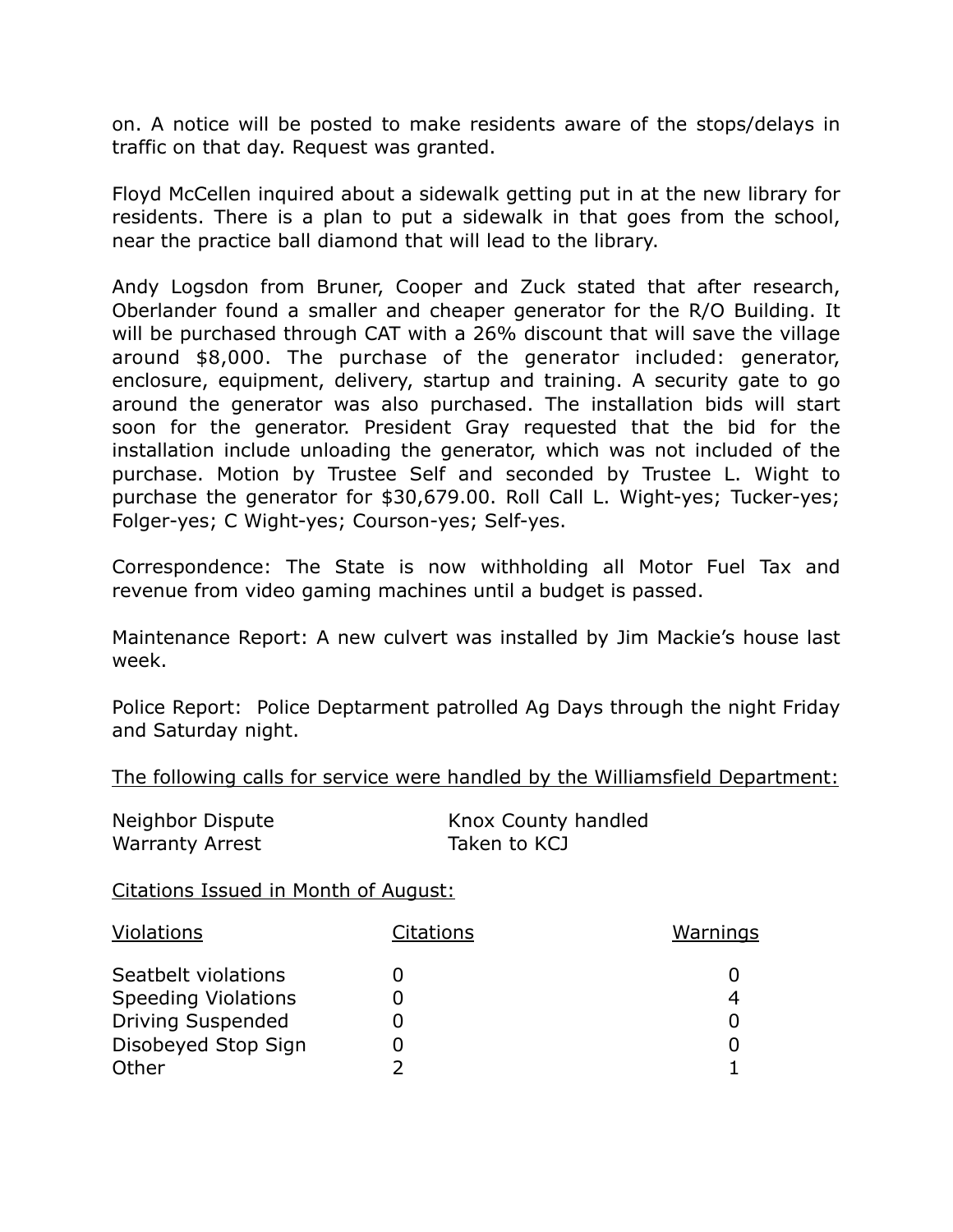Water Report: The water tower is drained to begin repairs and painting. The Village may experience low water pressure and Tom Rice has notified the Fire Department. The work will begin on approximately September 16<sup>th</sup>.

Park Report: Ag Day was held on Sunday September 13<sup>th</sup> and was a huge success. A big thank you goes out to all of the volunteers who made it successful.

 Old Business: Chief James Robertson will follow up with the residents that did not comply with the unsightly property or unregistered vehicle ordinance letters that were mailed to them.

 Tax money will start going to the Village of Williamsfield from the Luke Doubet Annexation.

 The replacement of water meters has begun by Brian Hall's Plumbing. The plan is to replace 4-5 meters a month.

 The sidewalk in front of Denise's photography, funeral home, old fire station, Curt Mackie, and Stephanie Landon will be repaired in the next week as part of Motor Fuel Tax repairs.

 The ATV/Golf Cart ordinance was completed by Massie Law. Motion by Trustee C. Wight to approve new ordinance and seconded by Trustee P. Courson Roll Call L. Wight-yes; Tucker-yes; Folger-yes; C Wight-yes; Courson-yes; Self-yes.

The ordinance will not be in effect until it is published in the Home Shopper.

Paint and Electronic pick up day will be held on October 24th.

 DAR did a wonderful job landscaping Caldwell Cottage. It has received many compliments and will be open to the public on October 17<sup>th (Homecoming)</sup>. A new furnace and AC will be in installed in the future.

 Pam Courson is checking on other water polices in our area on how delinquent water bills are handled and what fees accrue for late payments.

 The 2 gas tanks were removed from the property by the old car wash. There is a plan for the gas tanks to be removed from T-Mart hopefully in December.

December.<br>New Business: Chuck Weaver, Peoria City Council who may seek the appointment for Darin LaHood's state senate seat introduced himself to